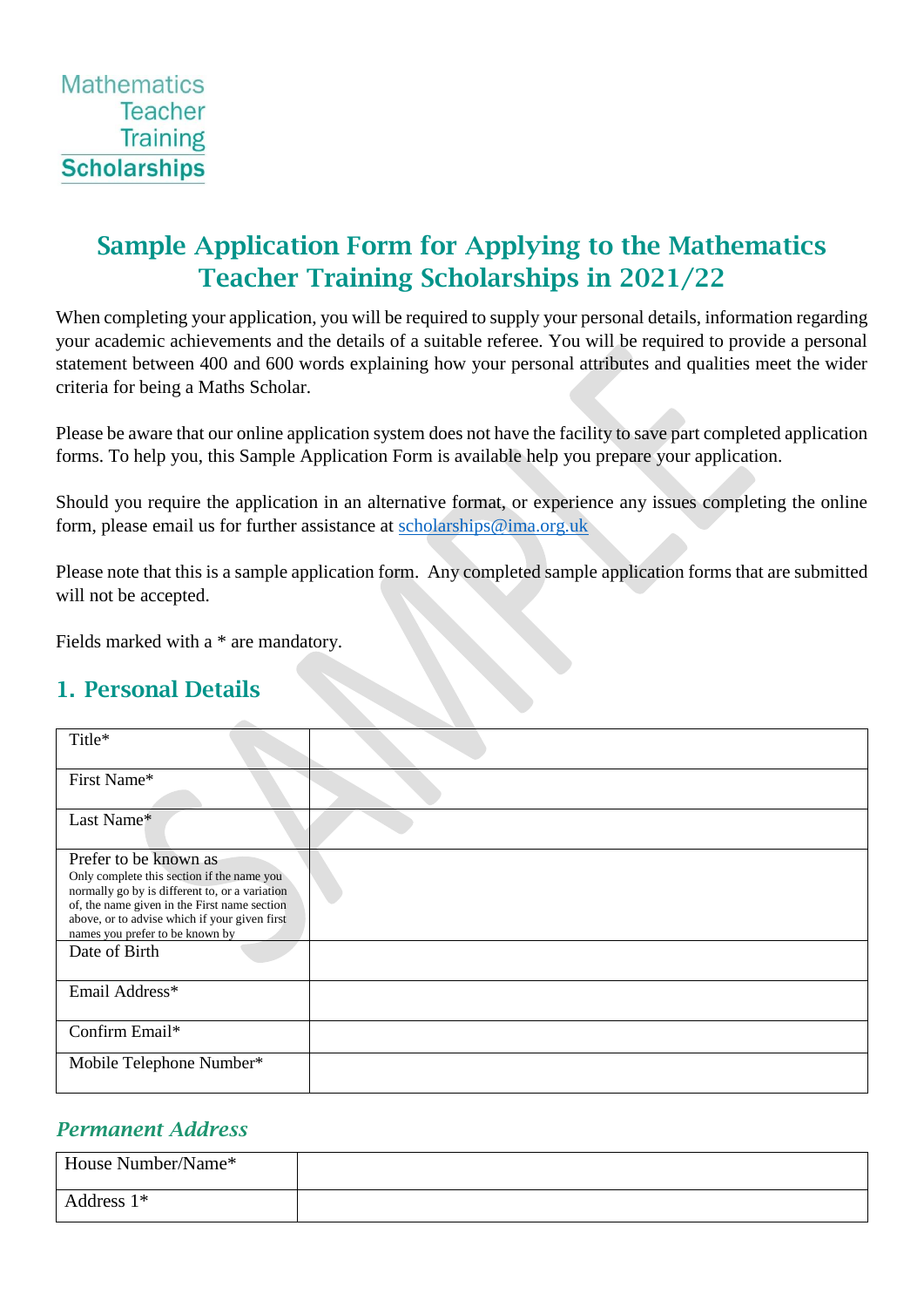| Address 2  |  |
|------------|--|
| Town/City* |  |
| Postcode*  |  |
| Country*   |  |

## 2. Eligibility

Part of the eligibility criteria for the Mathematics Teacher Training Scholarships is that you must be eligible for student finance. If you are unsure of your eligibility in relation to this section of the application, please refer to our [Frequently Asked Question page.](http://teachingmathsscholars.org/faqs)

Are you an 'eligible' student for the provision of UK student support (to receive grants and loans towards tuition fees or living costs according to **Student Finance England criteria**)?

 $\Box$  Yes  $\Box$  No

Regarding eligibility for student finance, is there any further information you need to provide us with at this time? For example, if you are eligible for student finance but have provided a permanent overseas address, or if you are applying for indefinite leave to remain.

*Maximum 100 words allowed*

# 3. Qualifications

### *First Degree*

| Institution*                |  |
|-----------------------------|--|
| Country $*$                 |  |
| Degree Subject Area*        |  |
| Degree Type*                |  |
| e.g. BSc (Hons)/MMath       |  |
| Degree Name (you must state |  |
| subject) $*$                |  |
| Degree Classification*      |  |
| Year of Graduation*         |  |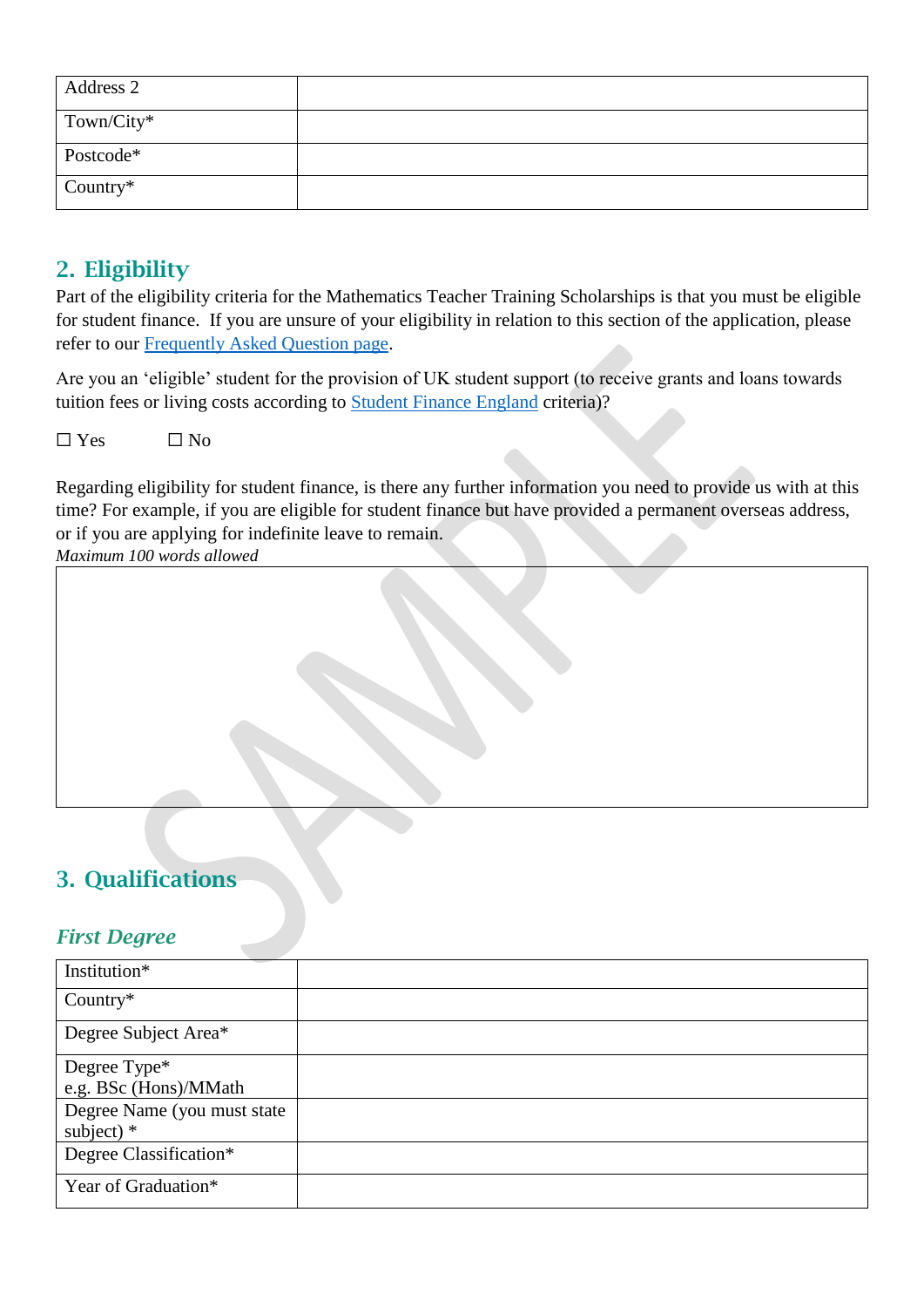#### **Applicants with Overseas Degrees**

If you have been awarded a degree from outside of the UK, please read the information and guidance provided on the [Applicants with Overseas Degrees](http://teachingmathsscholars.org/newsandevents/applicantswithoverseasdegrees) page on the Mathematics Teacher Training Scholarships website to ensure that your application is submitted correctly.

#### Additional Text\*

*Maximum 100 words allowed, 0 used, 100 remaining*

## *Other qualifications (higher degrees, if applicable)*

| Course Type (Masters, PhD,<br>other-please specify) |  |
|-----------------------------------------------------|--|
| Institution                                         |  |
| Country                                             |  |
| Degree Subject Area                                 |  |
| Degree Type and Name                                |  |
| Year of Graduation                                  |  |

#### *If selected other*

| -. - - - - - - - - - - - - - - |  |
|--------------------------------|--|
| Course Type                    |  |
| If other, please specify       |  |

#### **Applicants with Overseas Degrees**

If you have been awarded a degree from outside of the UK, please read the information and guidance provided on the [Applicants with Overseas Degrees](http://teachingmathsscholars.org/newsandevents/applicantswithoverseasdegrees) page on the Mathematics Teacher Training Scholarships website to ensure that your application is submitted correctly.

#### Additional Text\*

*Maximum 100 words allowed, 0 used, 100 remaining*

# *Other qualifications (post Level 3 qualification only, i.e. Foundation Degree, HND, HNC, equivalent qualifications)*

Please list all other relevant qualifications including grades or marks: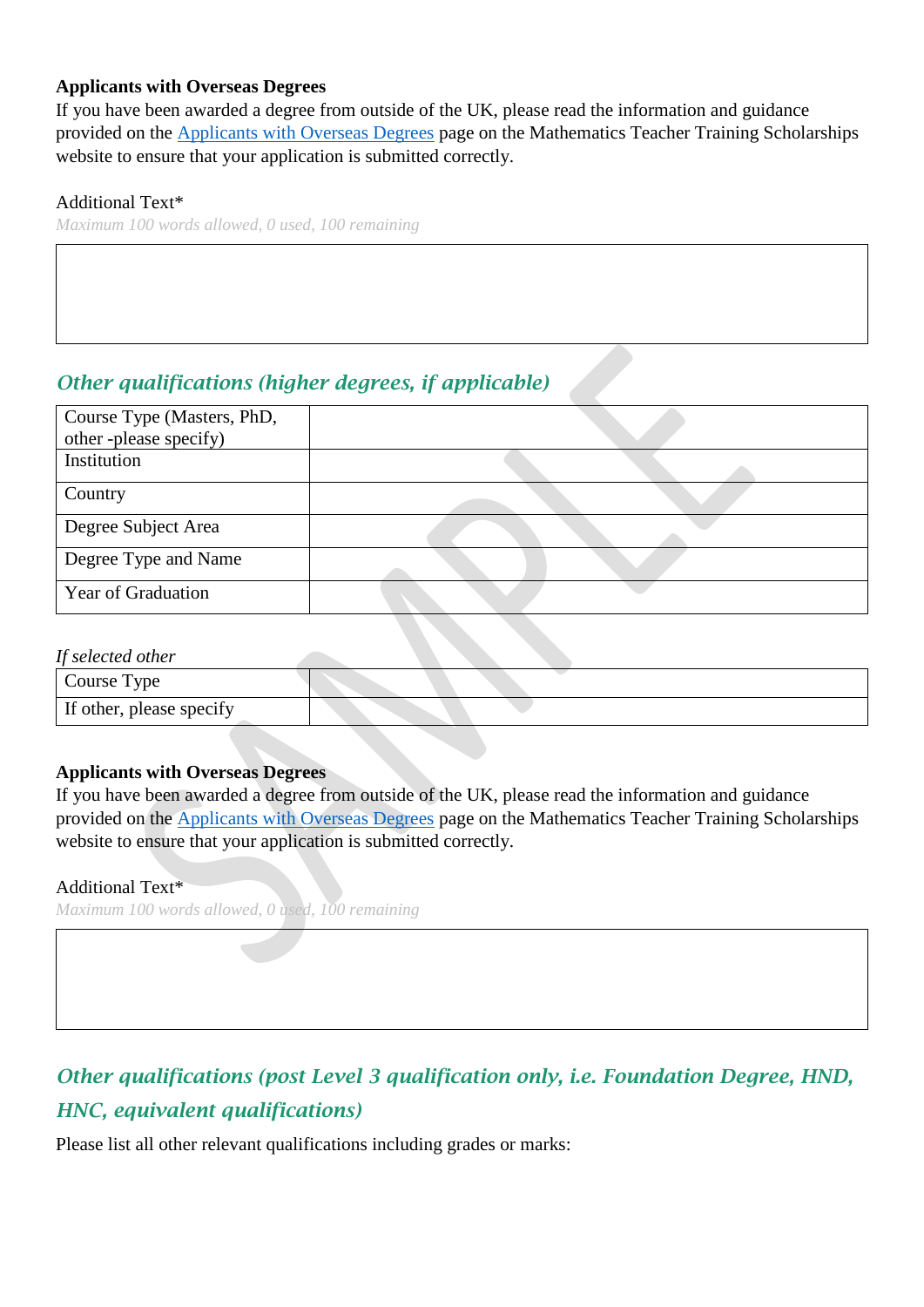## *Mathematics Subject Knowledge Enhancement (SKE) course, if applicable*

| Course Name*                                                                                                                                                                   |  |
|--------------------------------------------------------------------------------------------------------------------------------------------------------------------------------|--|
| Provider*                                                                                                                                                                      |  |
| Length of course*                                                                                                                                                              |  |
| Completion date*                                                                                                                                                               |  |
| Please indicate if you have been<br>offered an initial teacher training<br>place, and by whom, or how far you<br>are in the process in applying to<br>initial teacher training |  |

## *PGCE application*

Have you already applied for a Mathematics teacher training course? \*

 $\Box$  Yes  $\Box$  No (go to section 4, about you)

If you have answered **yes** to the question above, please indicate if you have been offered a place and by whom or how far you are in the application process

## 4. About You

Please use this section to tell us a little more about yourself and why you are applying for a Mathematics Teacher Training Scholarship. If you are invited to an Assessment, your personal statement will be supplied to the Assessors assigned to your Assessment.

| Career Status*           | Student – currently studying at a university      |
|--------------------------|---------------------------------------------------|
| Please select one of the | Graduate – Graduated within the last 12 months    |
| options given.           | Changer – Have been working for two or more years |
|                          | Finder – Have been working for more than 5 years  |

#### *Current/Last Employment*

| Job Title    |     |  |    |  |
|--------------|-----|--|----|--|
| Organisation |     |  |    |  |
| Full time    | Yes |  | No |  |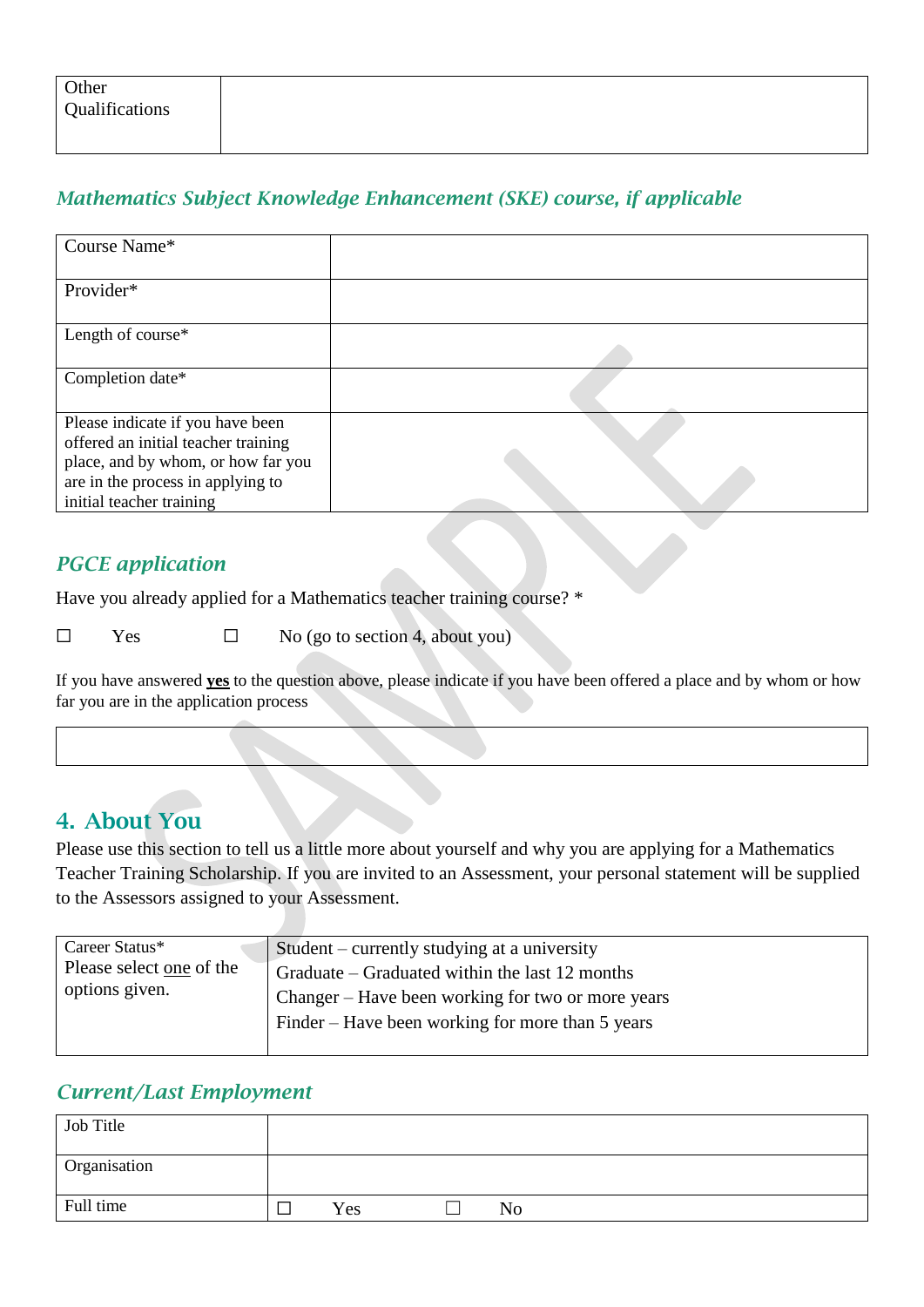### *Personal Statement*

As a reminder, the personal statement is an essential component of the initial application stage, so success at this stage is dependent on your personal statement satisfying the requirements detailed in the following two paragraphs.

Please provide a personal statement between 400 and 600 words explaining how your personal attributes and qualities meet the wider criteria for being a Maths Scholar. For clarification, a Maths Scholar is an individual who has received a Mathematics Teacher Training Scholarship.

Specifically, your personal statement must include why you:

- Want to become a mathematics teacher
- Believe you will be an inspirational mathematics teacher
- Wish to become a Maths Scholar
- Believe being a Maths Scholar will support your future career aims

Failure to address all the points listed above will lead to your application being rejected. The Maths Scholarships Team has the discretion to decide if your personal statement meets the points listed above. Any personal statement under 400 words will be automatically rejected.

We strongly encourage you to also include in your statement any relevant: school teaching / observations, employment, working with young people, voluntary work, interests and hobbies to help support your application. However, when including this you should make a clear link as to how your experience has helped you understand how you could inspire others with your passion and your understanding of the teaching and learning of mathematics.

Please note, this is the section of the application where most candidates are rejected. As such, we advise you spend time and effort in crafting your personal statement.\*

*Maximum 600 words allowed*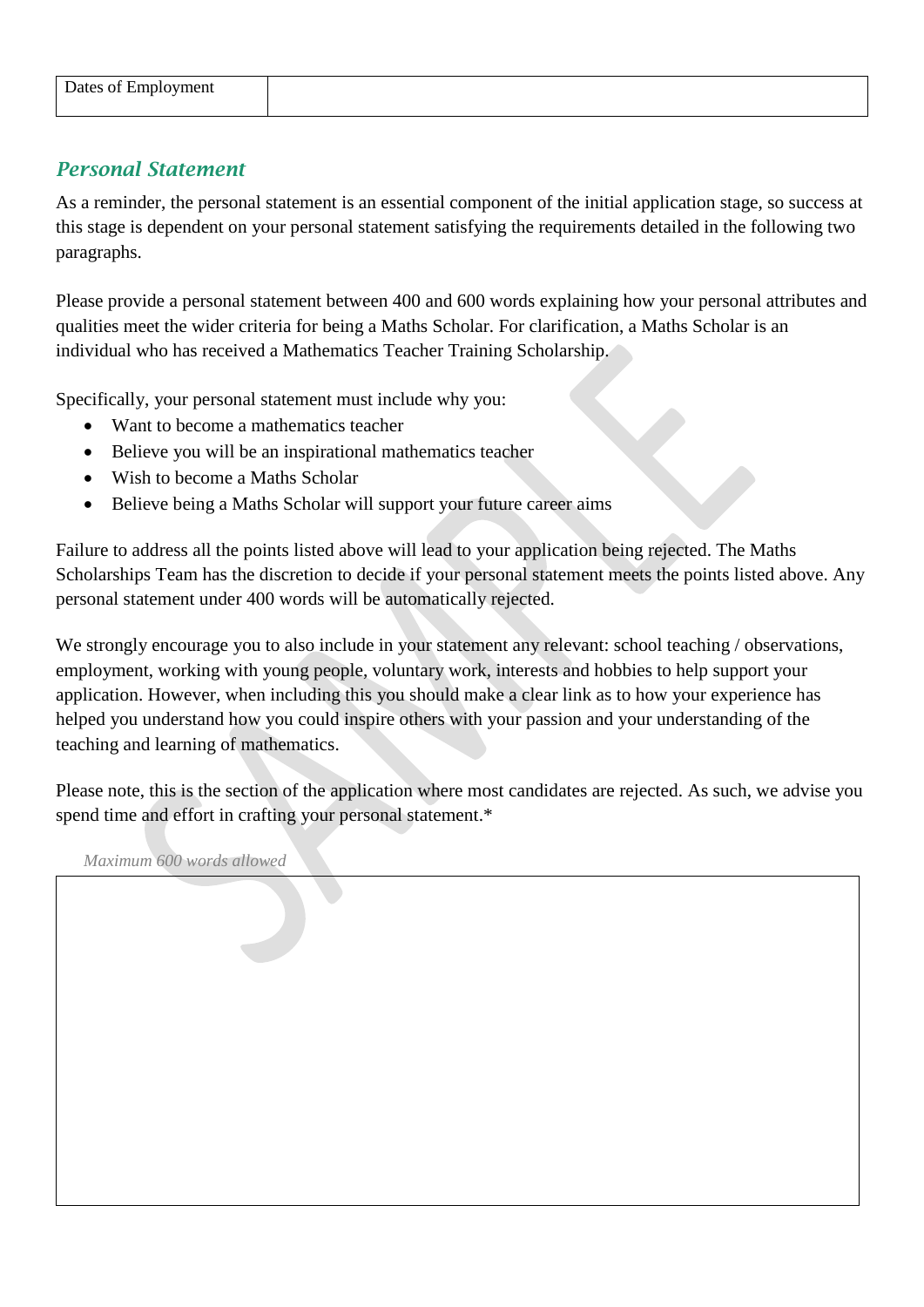### *Reasonable Adjustments*

Under the [Equality Act 2010,](https://www.gov.uk/guidance/equality-act-2010-guidance) a person has a disability if they have a physical or mental impairment which has a substantial and long-term effect on their ability to carry out normal day to day activities.

The Mathematics Teacher Training Scholarship Scheme assures that disabled applicants will be invited to an Assessment who are deemed to meet the following from the Scholarship criteria:

- eligibility for student finance
- qualifications
- the wider criteria for becoming a Maths Scholar

The wider criteria for becoming a Maths Scholar is assessed by the personal statement, which has its own specific requirements.

If you consider yourself disabled under the Equality Act 2010, please provide details of any reasonable adjustments that can be made for you, if invited to an Assessment.

When requesting reasonable adjustments, please ensure that you have in place, and can provide if required to, appropriate and recent medical evidence, or, in the case of a learning difference such as dyslexia or dyspraxia, a post 16 diagnostic assessment completed by an Educational Psychologist or assessor with a suitable practicing certificate.

*Maximum 300 words allowed*

### *Availability*

Are there any dates or time periods that you would NOT be able to attend an Assessment (e.g. booked holidays, examination periods, work experience, school placements, graduation ceremony). Please give all known dates up to and including 31 August 2022.

This information will be used, if required, to allocate you a mutually convenient assessment date.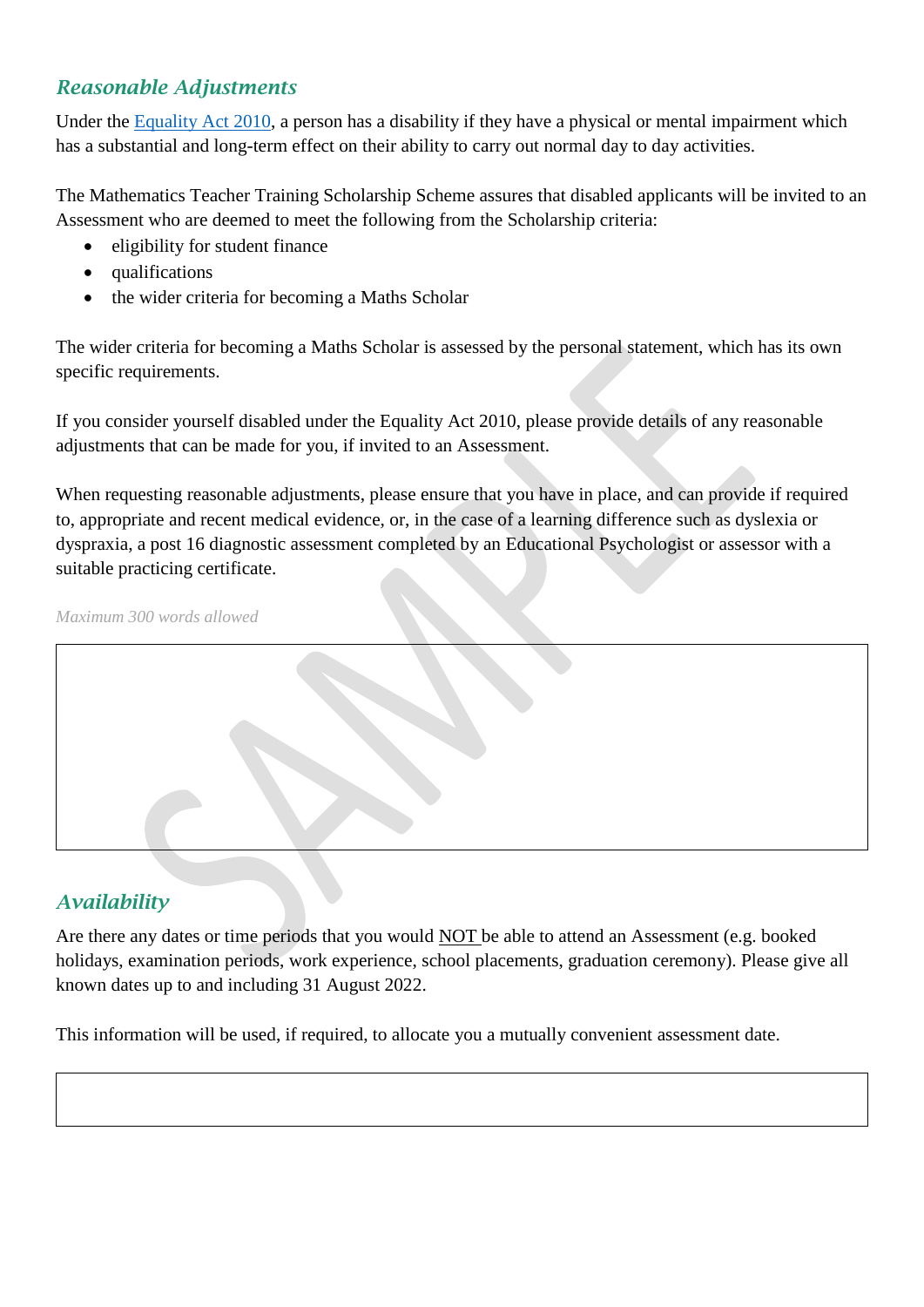## *Please tell us how you found out about the Mathematics Teacher Training Scholarship*

#### *Scheme \**

Please select one option from the list below

| Get into Teaching Website        |  |
|----------------------------------|--|
| Email/mailing from DfE           |  |
| <b>Train to Teach Events</b>     |  |
| <b>Teacher Training Advisor</b>  |  |
| <b>Student Finance Website</b>   |  |
| Apply for Teacher Training       |  |
| <b>University Career Event</b>   |  |
| <b>University Department</b>     |  |
| <b>Teacher Training Provider</b> |  |
| <b>SKE Provider</b>              |  |
| Email from IMA                   |  |
| Word of Mouth                    |  |
| Twitter                          |  |
| Facebook                         |  |
| LinkedIn                         |  |
| Instagram                        |  |
| YouTube                          |  |
| <b>Careers Website</b>           |  |
| Other                            |  |
|                                  |  |

# 5. Referee Details

Please provide the details of an individual who can comment on the following:

- Predicted degree classification (if you are due to graduate the current academic year)
- Why they think you are suitable for a career as a secondary mathematics teacher, referring to; your personal qualities, i.e. enthusiasm, communication skills (verbal and written), leadership potential, teamwork ability, your interest and commitment to education/teaching and your love of mathematics and desire to share this with others
- Provide any other comments they feel may support your application

If you are due to graduate this year, the referee must be your academic tutor who can verify your predicted degree classification. If you're not sure who to ask to be your referee, read our [References –](http://teachingmathsscholars.org/newsandevents/referenceswhotonominate) Who Should [You Nominate?](http://teachingmathsscholars.org/newsandevents/referenceswhotonominate) article.

We do not accept referees who are friends or family members. We also cannot accept references from other candidates applying to the Mathematics Teacher Training Scholarships.

If you are successful in being put through to the second stage of the application process, Assessment, your referee will be contacted at this point. As such, please obtain their permission for being contacted prior to submitting this form.

If successful in being awarded a Maths Scholarship, the award is also dependant on us receiving a reference for you.

| $T = 1$<br>- 14<br>$11$ tle $\tau$ |  |
|------------------------------------|--|
|                                    |  |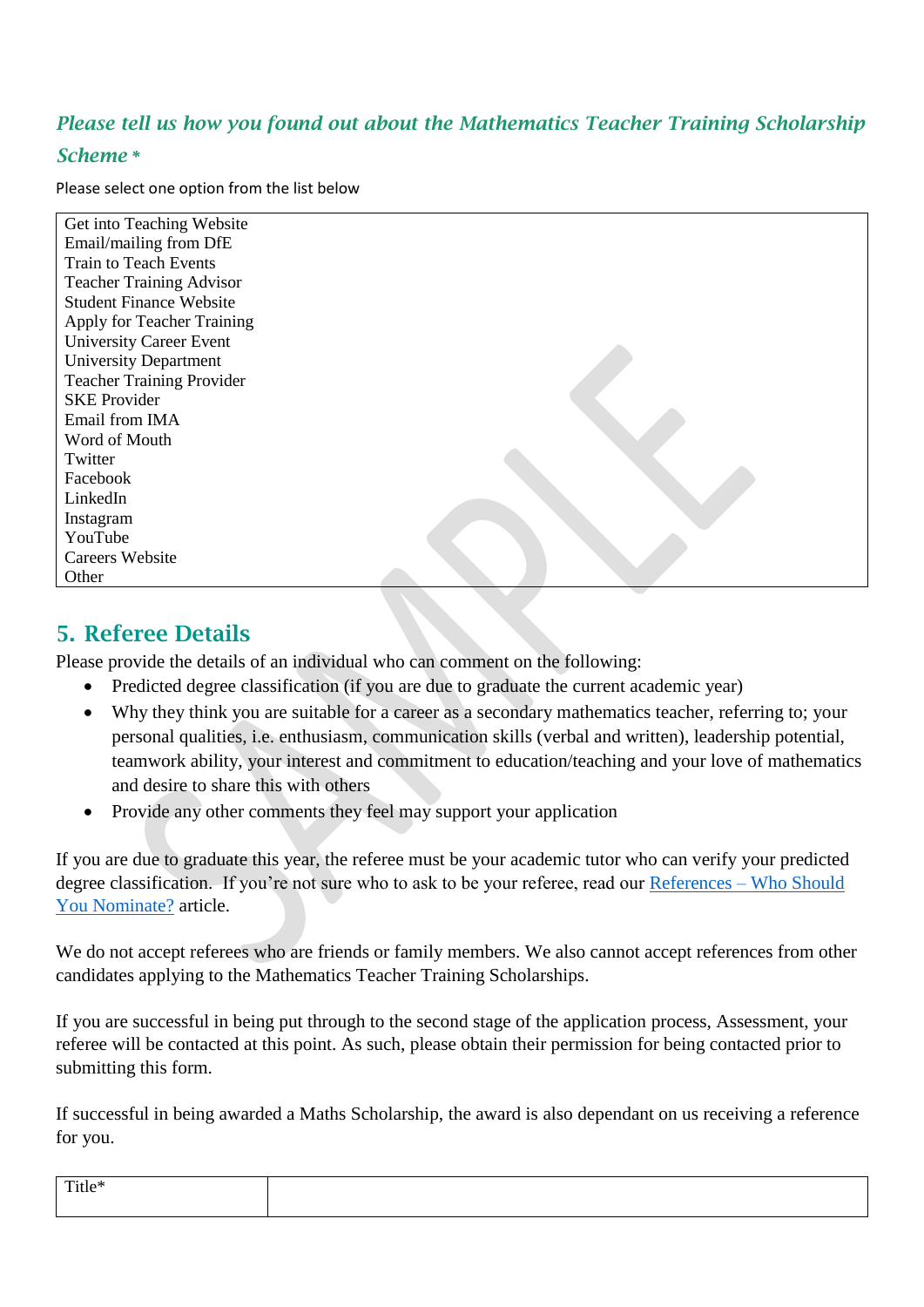| First name*       |  |
|-------------------|--|
| Last name*        |  |
| Email address*    |  |
| Confirm email*    |  |
| Telephone number* |  |
| Institution*      |  |
| Relationship*     |  |

Please tick the following box to confirm that you agree to the Mathematics Teacher Training Scholarship Scheme contacting your chosen referee.

 $\Box$ 

## 6. Data Protection

By submitting this application form, you are consenting to the IMA (who administer the Mathematics Teacher Training Scholarship Scheme) sharing all of the information on this form (including your personal data) with the Department for Education and its agencies, for the purpose of processing your application and administering the Mathematics Teacher Training Scholarship Scheme. The IMA will also share your application with the Assessors involved with the selection process. You also agree that, in addition to these purposes, the IMA may retain and share your information with the Department of Education and its agencies for the purposes of teacher recruitment and retention statistics.

The IMA will also use web SMS Messaging by Intellisoftware to contact you on the mobile number provided in your form. For Intellisoftware's privacy policy, please see their website, [http://www.intellisoftware.co.uk/company-information/.](http://www.intellisoftware.co.uk/company-information/)

Subject to this, we will not transfer or disclose your personal data to any other third party unless such disclosure is required by law or court order.

*\* Denotes a mandatory field*

Please tick here to confirm you have read and understood the above

 $*$ 

Please check the box if you wish to be registered with DfE's Get into Teaching Service (formally Teaching Line) and you consent to your personal data being shared with DfE and Teleperformance UK Ltd to enable them to contact you for these purposes. You can unsubscribe from this service at any time by notifying the Maths Scholarships Team [\(Scholarships@ima.org.uk\)](mailto:Scholarships@ima.org.uk) that you wish to be removed from the Get into Teaching database.

You have the right to withdraw consent at any time, where processing is based on your consent.